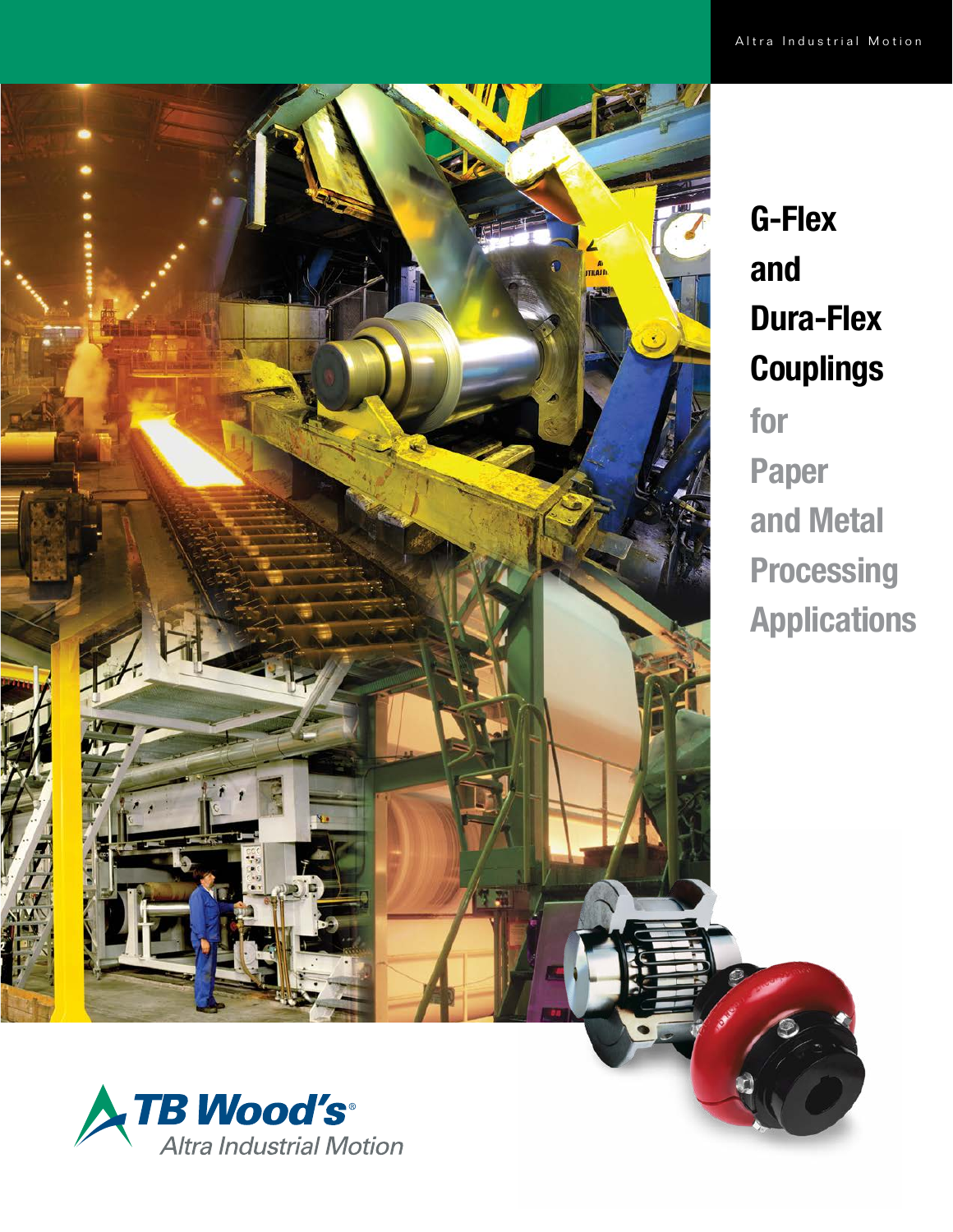## TB WOOD'S G-FLEX AND DURA-FLEX COUPLINGS ARE DESIGNED FOR LONG-LASTING PERFORMANCE IN PAPER MILLS, STEEL MILLS, METAL PROCESSING FACILITIES, AND MORE.

G-Flex and Dura-Flex couplings are built to withstand harsh environments, which makes them ideal for use in tough paper and metal processing plant applications. Cranes, cooling beds, shears, rolling and other metal processing applications demand the heavy torques and rugged construction of these couplings, while paper processing pumps, dryer rolls, suction rolls and winders require the ease of maintenance and long life these couplings provide. That's why today you can find G-Flex and Dura-Flex couplings widely used by both paper and metal processors.

### G-FLEX COUPLINGS



### Up to 169 kNm; 1,500,000 in.lbs.

TB Wood's G-Flex couplings are the ORIGINAL grid couplings designed by Bibby Transmission, also an Altra Industrial Motion company, back in 1917. Bibby has continually refined the design to meet the increasing application demands in today's market. G-Flex grid couplings incorporate the very latest Bibby technology, ensuring long life and high performance that you expect from TB Wood's.

G-Flex 1000 Series is an all-metal coupling that provides positive protection against the damaging effects of shock loads and vibration. Aluminum horizontal cover (T10), and all-steel vertical cover (T20) designs are available. G-Flex tapered grid couplings are an excellent choice where torsional flexibility/vibration damping are primary concerns.

- Easy to assemble/replace
- 100%, part-for-part interchangeable with all major tapered grid coupling designs on the market
- Coupling sizes 1020 through 1140 in-stock in a range of standard bore sizes
- Coupling sizes 1150 through 1200 available by special order
- A range of T31/T35 half and full spacer couplings available
- Shot-peened tapered grid flex element for long life

### DURA-FLEX® COUPLINGS



### Up to 4.50 kNm; 39,500 in.lbs.

The Dura-Flex coupling was designed from the ground up, using finite element analysis to maximize flex life. The unique design utilizes a "split-in-half" element for easy element installation/replacement without moving connected equipment or disturbing the shaft connection. Spacer design can accommodate a large range of shaft spacing with few parts.

The patented design of the urethane bond to the leading edge of the steel shoe bolted to the hub, and the high quality of the urethane element itself, provide excellent heat, moisture, and chemical resistance. Patented design minimizes bond stress for long coupling life. Units are highly flexible and able to accommodate shaft misalignment of up to 4˚ angular or 1/16" parallel, while minimizing vibration and preventing damage to connected equipment.

- Easy to assemble/replace
- High misalignment ratings
- No maintenance/lubrication
- Part-for-part interchangeable with industry standard designs
- In-stock versatile spacer design can accommodate many configurations with few parts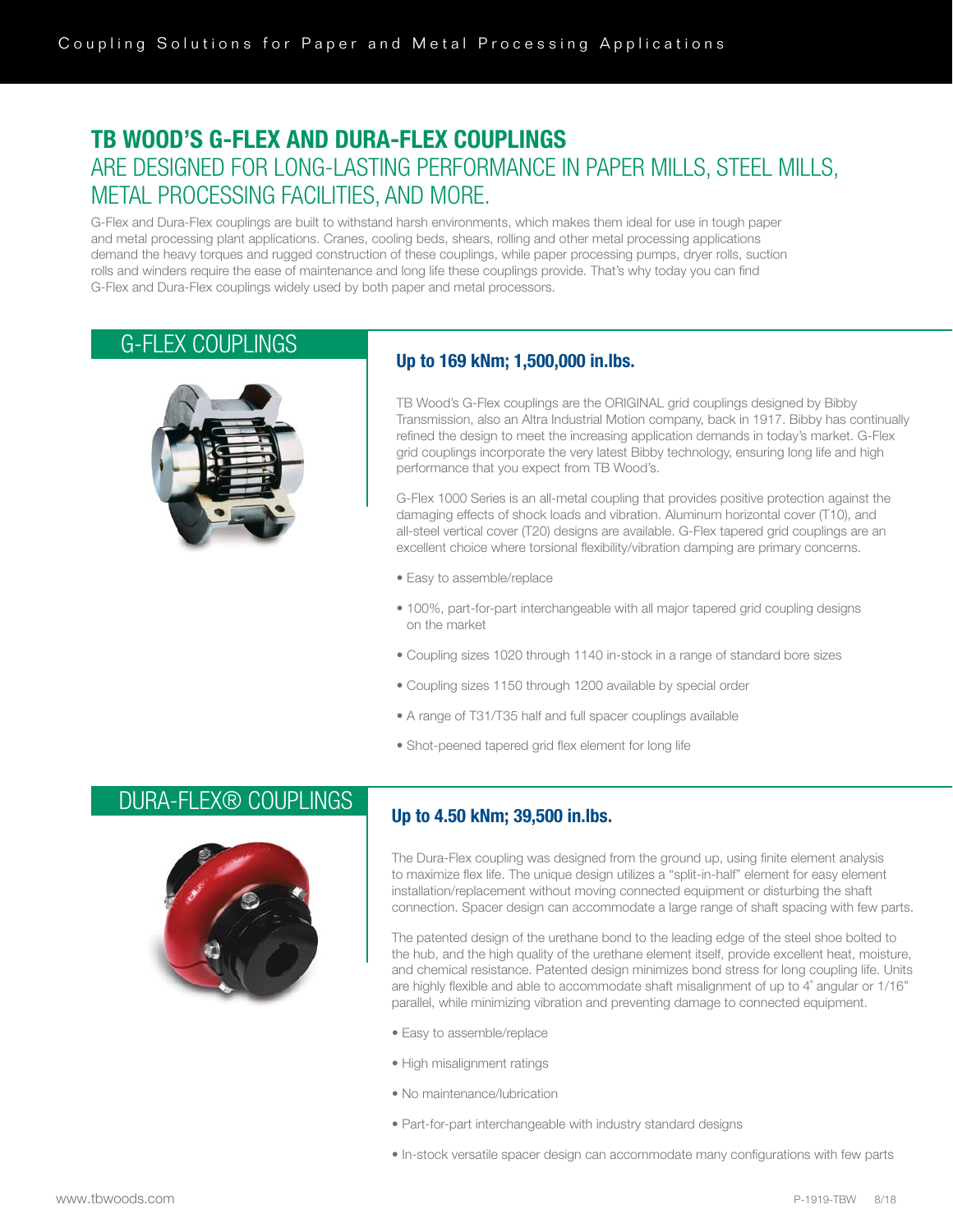

### Grid Couplings Rating Comparison

|             | <b>TB Wood's</b><br><b>G-Flex</b> |                  |             | <b>Kop-Flex</b><br>Kop-Grid®     |           |             | <b>Dodge</b><br>Grid-Lign®    |                  |             | <b>Lovejoy</b><br>Grid           |           |
|-------------|-----------------------------------|------------------|-------------|----------------------------------|-----------|-------------|-------------------------------|------------------|-------------|----------------------------------|-----------|
| <b>Size</b> | <b>Torque</b><br>$(in.$ Ibs. $)$  | <b>Max. Bore</b> | <b>Size</b> | <b>Torque</b><br>$(in.$ Ibs. $)$ | Max. Bore | <b>Size</b> | <b>Torque</b><br>$(in.$ Ibs.) | <b>Max. Bore</b> | <b>Size</b> | <b>Torque</b><br>$(in.$ Ibs. $)$ | Max. Bore |
| 1020T       | 460                               | 1.125            | 1020T       | 422                              | 1.125     | 1020T       | 422                           | 1.125            | 1020        | 460                              | 1.125     |
| 1030T       | 1,319                             | 1.375            | 1030T       | 1,200                            | 1.375     | 1030T       | 1,200                         | 1.375            | 1030        | 1,320                            | 1.375     |
| 1040T       | 2.204                             | 1.687            | 1040T       | 2.000                            | 1.625     | 1040T       | 2.000                         | 1.625            | 1040        | 2,200                            | 1.625     |
| 1050T       | 3.850                             | 1.875            | 1050T       | 3.500                            | 1.875     | 1050T       | 3,500                         | 1.875            | 1050        | 3.850                            | 1.875     |
| 1060T       | 6.054                             | 2.125            | 1060T       | 5.500                            | 2.125     | 1060T       | 5,500                         | 2.125            | 1060        | 6.050                            | 2.125     |
| 1070T       | 8.798                             | 2.500            | 1070T       | 8,000                            | 2.500     | 1070T       | 8.000                         | 2.500            | 1070        | 8.800                            | 2.500     |
| 1080T       | 18.144                            | 3.000            | 1080T       | 16.500                           | 3.000     | 1080T       | 16,500                        | 3.000            | 1080        | 18.150                           | 3.000     |
| 1090T       | 33,013                            | 3.500            | 1090T       | 30,000                           | 3.500     | 1090T       | 30,000                        | 3.500            | 1090        | 33,000                           | 3.500     |
| 1100T       | 55,582                            | 4.000            | 1100T       | 50,500                           | 4.000     | 1100T       | 50,500                        | 4.000            | 1100        | 55,550                           | 4.000     |
| 1110T       | 82.489                            | 4.500            | 1110T       | 75,000                           | 4.500     | 1110T       | 75,000                        | 4.500            | 1110        | 82.500                           | 4.500     |
| 1120T       | 121.255                           | 5.000            | 1120T       | 110,000                          | 5.000     | 1120T       | 110,000                       | 5.000            | 1120        | 121.000                          | 5.000     |
| 1130T       | 176.129                           | 6.000            | 1130T       | 160,000                          | 6.000     | 1130T       | 160,000                       | 6.000            | 1130        | 176.000                          | 6.000     |
| 1140T       | 253.130                           | 7.250            | 1140T       | 230,000                          | 7.250     | 1140T       | 230,000                       | 7.000            | 1140        | 253,000                          | 7.000     |

| <b>Type Designation</b> | <b>TB Wood's</b> | <b>Kop-Grid</b> | <b>Dodge</b> | Lovejoy            |  |
|-------------------------|------------------|-----------------|--------------|--------------------|--|
| Horizontal Split Cover  | T10              | T10             | T10          |                    |  |
| Vertical Split Cover    | T <sub>20</sub>  | T20             | T20          |                    |  |
| Spacer (full) Coupling  | T31              | T31             | T31          | <b>Full Spacer</b> |  |
| Spacer (half) Coupling  | T <sub>35</sub>  | T35             | T35          | <b>Half Spacer</b> |  |

## Dura-Flex Couplings Rating Comparison

|                 | <b>TB Wood's</b><br><b>Dura-Flex</b> |           |                 | <b>Rexnord</b><br><b>Omega</b>   |                  |             | <b>Dodge</b><br>Para-Flex        |                          |                 | <b>Falk</b><br><b>Wrapflex</b>   |           |
|-----------------|--------------------------------------|-----------|-----------------|----------------------------------|------------------|-------------|----------------------------------|--------------------------|-----------------|----------------------------------|-----------|
| <b>Size</b>     | <b>Torque</b><br>$(in.$ Ibs. $)$     | Max. Bore | <b>Size</b>     | <b>Torque</b><br>$(in.$ Ibs. $)$ | <b>Max. Bore</b> | <b>Size</b> | <b>Torque</b><br>$(in.$ Ibs. $)$ | Max. Bore                | <b>Size</b>     | <b>Torque</b><br>$(in.$ Ibs. $)$ | Max. Bore |
| WE <sub>2</sub> | 190                                  | 1.125     | E <sub>2</sub>  | 190                              | 1.125            |             |                                  | -                        |                 |                                  |           |
| WE3             | 365                                  | 1.375     | E3              | 365                              | 1.375            |             |                                  |                          |                 |                                  |           |
| WE4             | 550                                  | 1.687     | <b>E4</b>       | 550                              | 1.625            | -           | $\overline{\phantom{a}}$         | $\overline{\phantom{a}}$ | 5 <sub>R</sub>  | 540                              | 1.375     |
| WE <sub>5</sub> | 925                                  | 1.875     | E <sub>5</sub>  | 925                              | 1.875            | <b>PX50</b> | 900                              | 1.875                    | 10 <sub>R</sub> | 1,070                            | 1.625     |
| <b>WE10</b>     | 1.450                                | 2.125     | E <sub>10</sub> | 1.450                            | 2.125            | <b>PX60</b> | 1,800                            | 2.187                    |                 |                                  |           |
| <b>WE20</b>     | 2,300                                | 2.375     | E20             | 2,300                            | 2.375            | <b>PX70</b> | 2,200                            | 2.375                    | 20 <sub>R</sub> | 2,700                            | 2.125     |
| <b>WE30</b>     | 3,650                                | 2.875     | E30             | 3.650                            | 2.875            | <b>PX80</b> | 3.605                            | 2.875                    | 30 <sub>R</sub> | 4,400                            | 2.375     |
| <b>WE40</b>     | 5,500                                | 3.375     | E40             | 5,500                            | 3.375            | PX100       | 5,402                            | 3.375                    |                 |                                  |           |
| <b>WE50</b>     | 7.650                                | 3.625     | E50             | 7.650                            | 3.625            | PX110       | 7.750                            | 3.937                    | 40R             | 8,800                            | 3.000     |
| <b>WE60</b>     | 12.500                               | 4.000     | E60             | 12.500                           | 4.000            | PX120       | 12,540                           | 4.000                    |                 |                                  |           |
| <b>WE70</b>     | 22,125                               | 4.500     | E70             | 22,125                           | 4.500            | PX140       | 27,590                           | 4.500                    | 50 <sub>R</sub> | 22.100                           | 4.000     |
| <b>WE80</b>     | 39,500                               | 6.000     | <b>E80</b>      | 39,500                           | 6.000            | PX160       | 37,800                           | 6.000                    |                 |                                  |           |

Note: Dura-Flex elements are available in spacer design.